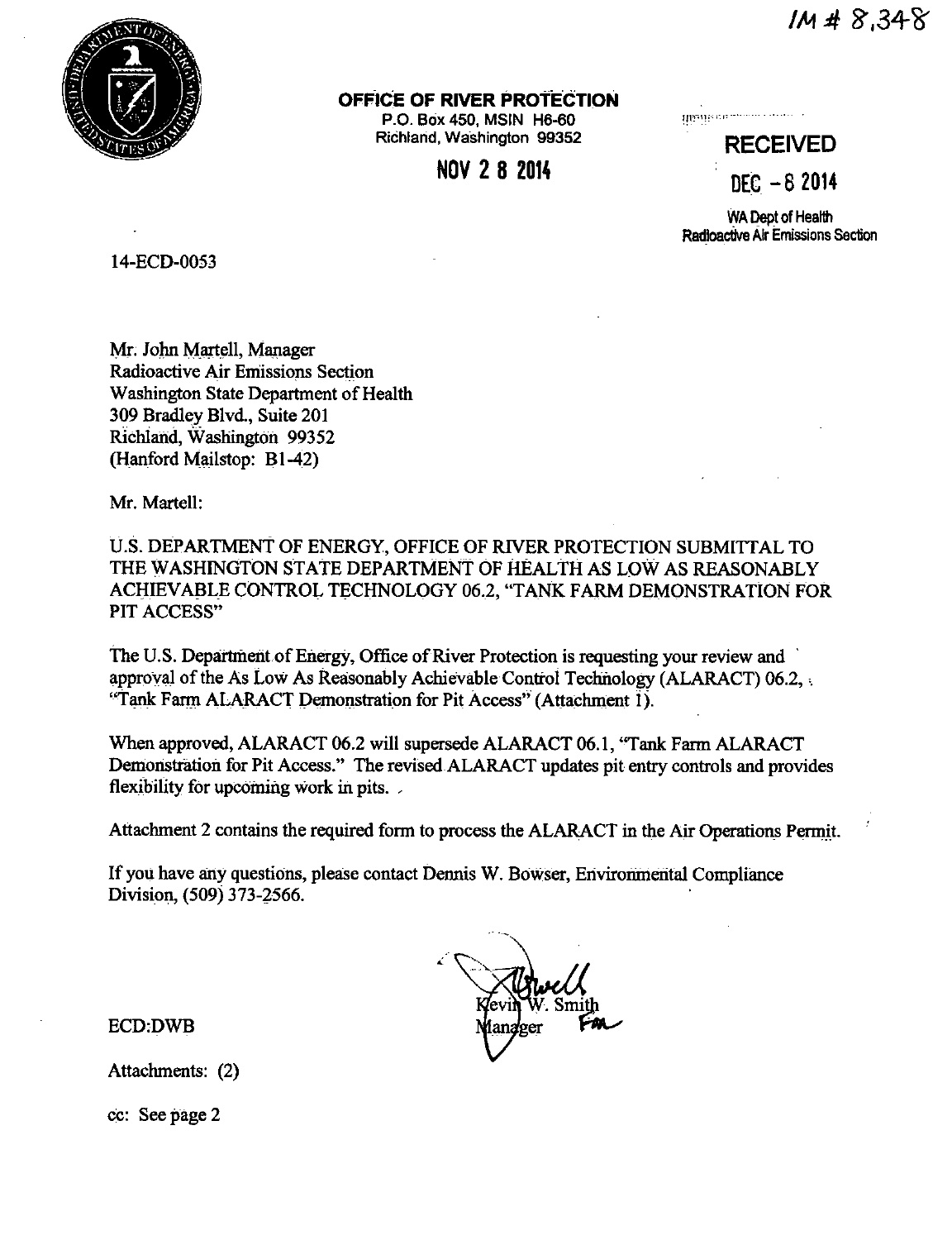Mr. John Martell 14-ECD-0053

cc w/attachs: P.M. Gent, Ecology R.A. Kaldor, MSA R.J. Utley, WDOH BNI Correspondence Environmental Portal, LMSI WRPS Correspondence

cc w/o attachs: B.G. Erlandson, BNJ J. Cox, CTUIR S. Harris, CTUIR S.L. Dahl, Ecology D. Zhen, EPA (Region 10, Seattle) G. Bohnee, NPT K. Niles, Oregon Energy D.E. Jackson, RL J.W. Schmidt, WDOH J.A. Joyner, WRPS R. Jim, YN

i.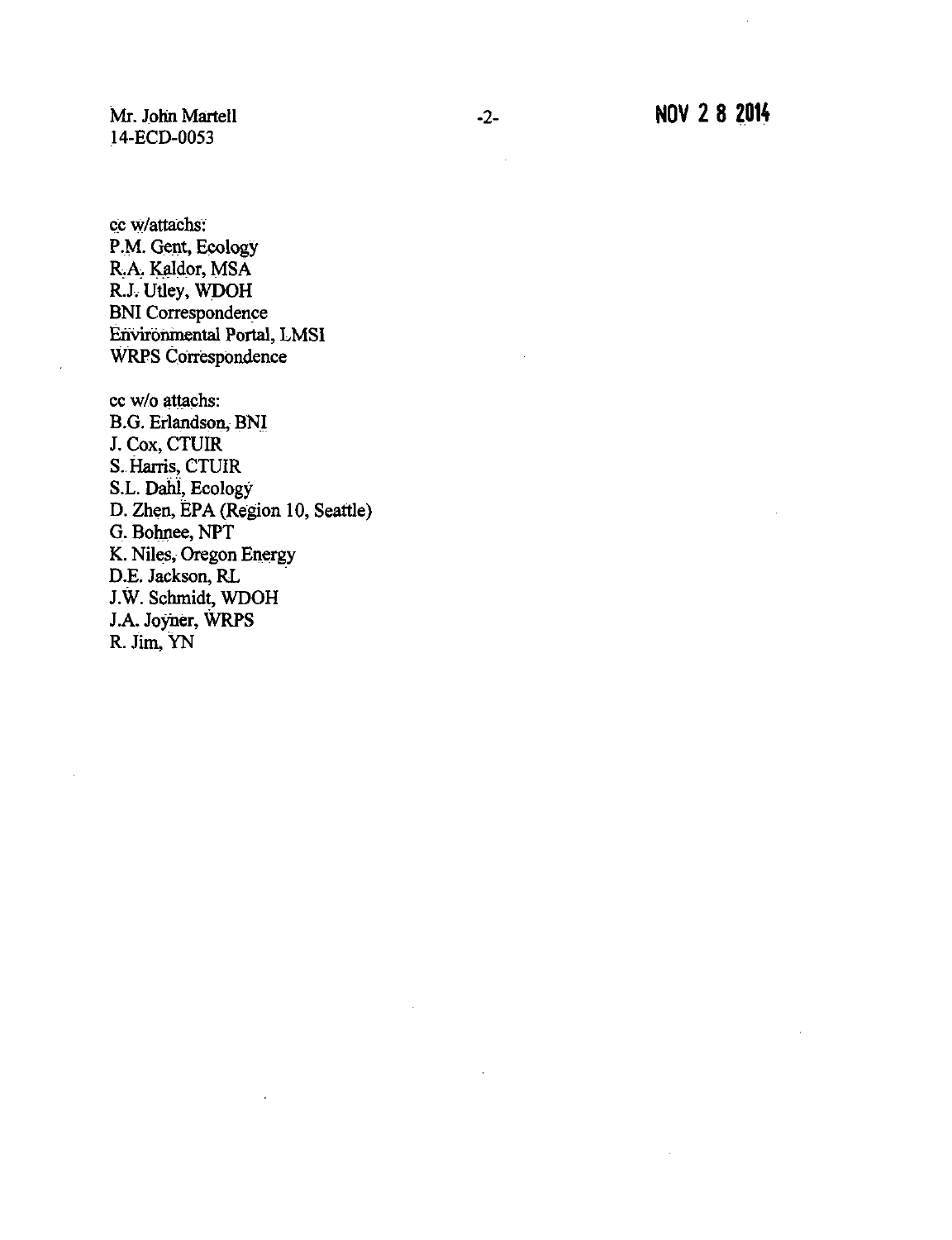Attachment 1 14-ECD-0053  $(5$  Pages)

# ALARACT 06.2

# Tank Farm ALARACT Demonstration for Pit Access

Dennis W. Bowser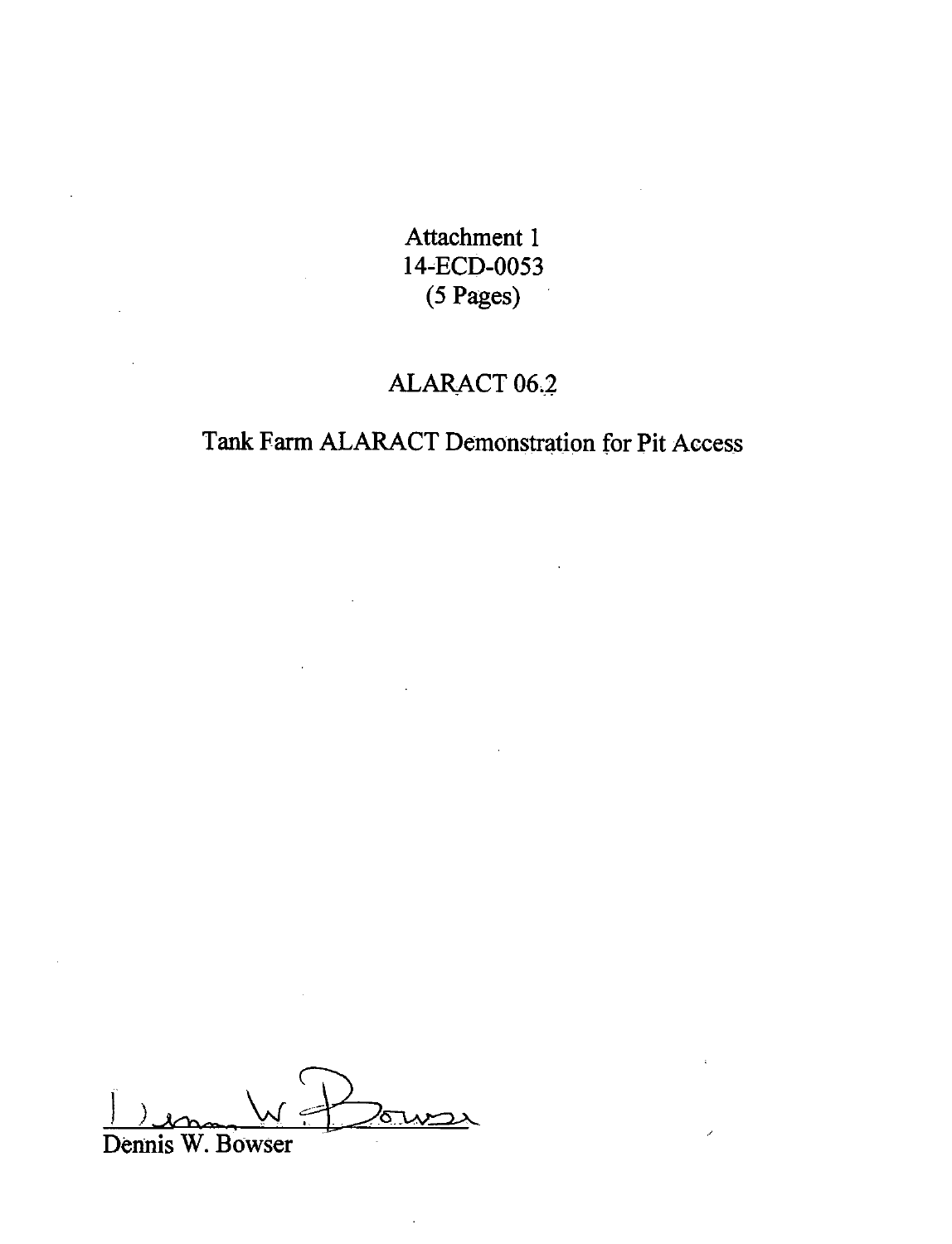## ALARACT 06,2

## TANK FARM ALARACT DEMONSTRATION FOR PIT ACCESS

## **1. Description of Activity**

*This ALARACT demonstration applies to all pits, caissons, and filter pits which have the potential for exposing tank waste to the pit environment, except 241-ER-152, 241-S-151, 241-UX,154, )41-TX-154, 244-CR Vault DCRT, 244-A Lift Station DCRT, and244-TX DCRT which must follow an approved Notice of Construction.* 

*If the work activities are such that they can be performed without removal of the pit covers, the controls listed in this ALARACT demonstration do not apply. Instead, the work shall be performed using appropriate controls from the latest revision of HNF-5183, "Tank Farms Radiological Control Manual" and the latest revision of TFC-ESHQ-RP\_RWP\_C-02, "Radiological Containment". Activities* which may be conducted in this manner include pit videos/boroscopes, filling seal *loops, valve handle change-out, pit wash-downs, fixative application, radiological surveys, remote. operation of pit drains, leak detector troubleshooting or change*out, pit drain leak rate tests, core drilling cover blocks and removal or insertion of gas sampling lines. Any activity not included in the list must be approved by *WDOH on a case-by-case basis.* 

Pits that do not have the potential for exposing tank waste to the pit environment do not require implementation of ALARACT controls for entry. Examples include flush pits, *service pits, annulus pump pits and leak detection pits. These pits shall be accessed using* appropriate controls from the latest revision of HNF-5183, "Tank Farms Radiological *Control Manual" and the latest revision o/TFC-ESHQ-RP ~RWP-C-02, "Radiological Containment".* 

PREPARATION WORK:

- A pre-job survey is performed on the exterior surface of the pit and the surrounding area.
- A splashguard (monitorable surface) is installed around the pit.

• Before the pit covers are removed, an approved fixative may be applied inside the pit or the pit may be decontaminated. These processes are generally performed through an access port. If there is no access port(s), the pit covers are raised and suspended to provide access. A radiological survey is performed, and/or fixative may be applied inside the pit. The pit covers are then removed when necessary to perform work inside the pit. With the pit covers off, additional decontamination activities may include the use of chemicals, peel and strip paints, water, or manual scrub brushes.

• A temporary or permanent cover is installed over the pit if ever left unattended.

• After all activities in the pit are completed, the pit covers are reinstalled and the splashguard is removed.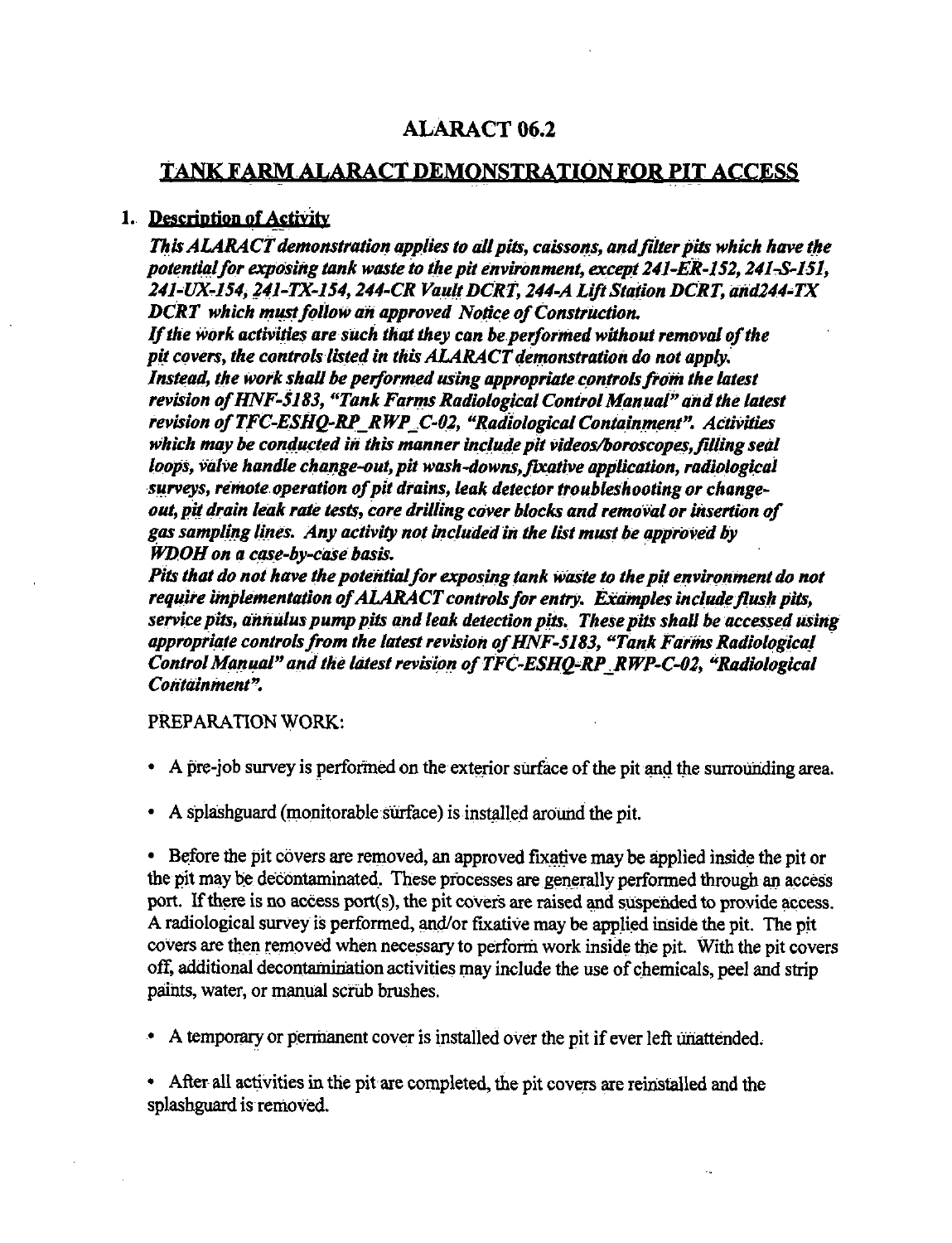Laydown area:

If work is not feasible to be performed in a pit, equipment may be removed from the pit and placed in an adjacent laydown area. The laydown area will border the pit and be monitored for contamination. Examples for when a laydown area may be used include wrapping equipment (e.g. jumpers, valves, pumps, sump pumps, cover blocks, cover plates), replacing equipment (e.g. gaskets, leak detectors, valves, funnels, piping, jumpers), and other repairs on equipment.

## **2. Controls**

a. Follow ALARACT demonstration for "Riser Preparation/Opening'' (ALARACT 1).

b. Follow ALARACT demonstration for "Packaging and Transportation of Waste"  $(ALARACT4)$ .

c. The pit covers are lifted and contained if the removable contamination level is greater than 50,000 disintegrations per minute ( $d\hat{p}$ m)/100 square centimeters (cm<sup>2</sup>) beta-gamma and 70 dpm/100cm<sup>2</sup> alpha and moved to a storage area.

d. Uniformly distributed removable contamination levels within the pit are decontaminated to less than 100,000 dpm/100cm<sup>2</sup> beta-gamma and 2,000 dpm/100cm<sup>2</sup> alpha by washing or applying an approved fixative. A device to reduce contamination may be inserted through an opening in the pit to reduce contamination by applying water and/or fixative into the pit. An approved fixative Will be applied to pit surfaces if contamination levels exceed the limits stated above or as needed.

Note: The fixative will adhere to the contamination to ensure minimization of potential airborne contamination.

e. Swipes will be taken on the splash guard surface facing the interior of the pit and the laydown area. Splash guards and laydown area are to be maintained below 50,000  $\text{dom}/100\text{cm}^2$  beta-gamma and 70 dpm/100cm<sup>2</sup> alpha.

f. Use a splashguard extending to the edge of the pit. The splashguard will be taped or sealed to the edge of the pit. If it is not feasible to seal the splashguard to the edge of the pit, an additional rail will be installed at the base of the handrail and the splashguard will be taped or sealed to that bottom rail or sealed to the matting or groundcover around the pit, This rail will be as close as possible to the pit edge. A ground cover is then placed around the edge of the pit and extends under the bottom rail. Alternative configurations for splashguards are listed below in f;(a).

 $f(a)$ . Alternative configurations for the splash guard include:

1. For above ground pits, the pit wall may be used as the splash guard and the gtoundcover will be secure to the top of the pit wall and draped over the exterior side of the pit wall and on the ground around the *pit.*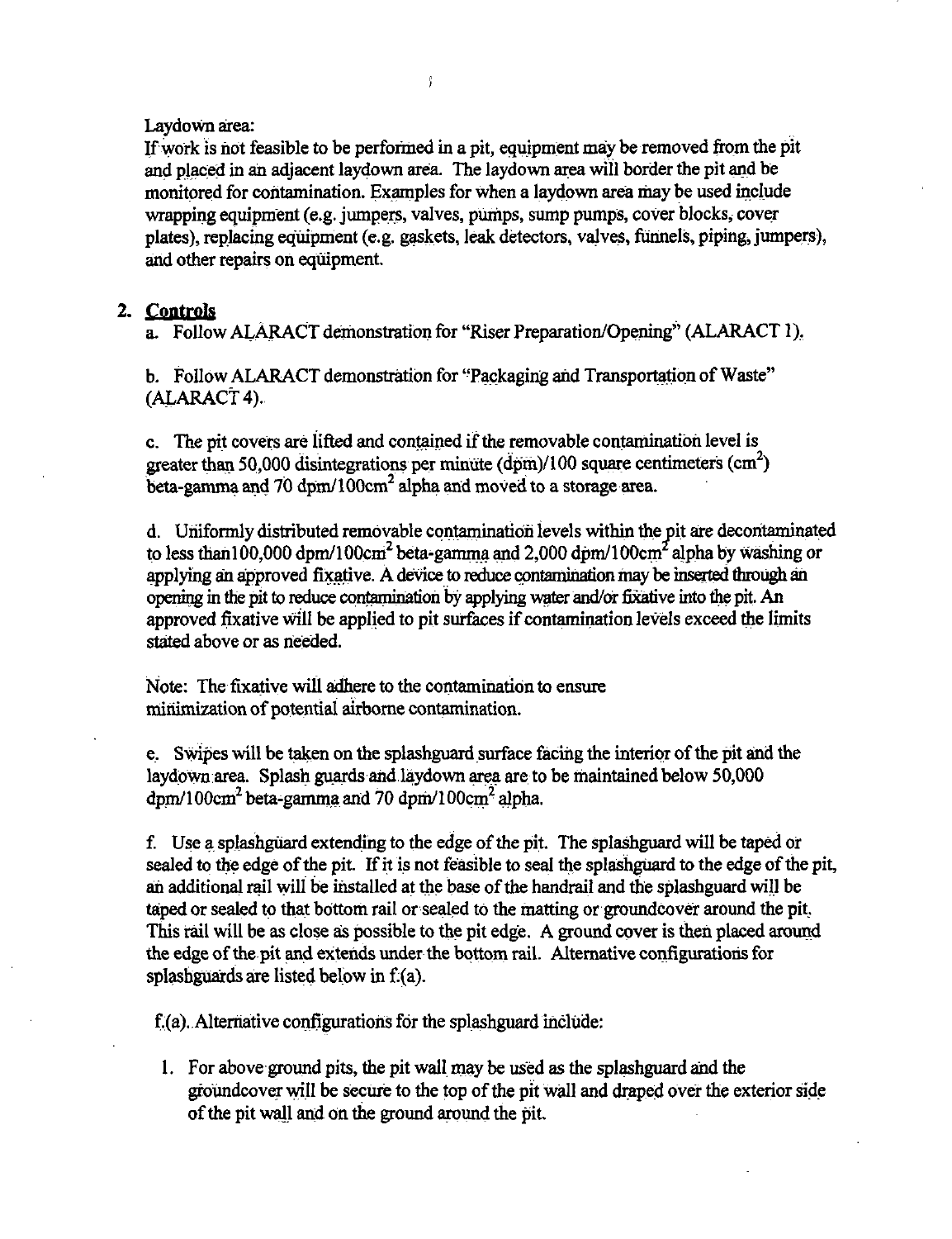- 2. For above ground pits, the splashguard may extend from the inside of the pit wall in addition to being draped over the outside of the pit wall.
- 3. For pits that are partially above grade, an alternative is to use a combination of pit wall and railing to support the splashguard.
- 4. In cases where a weather enclosure is placed around the pit, the interior of the weather enclosure may be used as the splashguard.
- 5. A single or double gate may be placed in the splash guard to allow pit access.
- 6.. Ifa laydown area is used the area will be covered by plastic to fonn a base 1a:yer and enclosed within a splash guard. A layer of matting will then be used to protect the base or barrier layer.

Note: Additional layers of plastic may be placed on top of the matting to wrap equipment when needed.

The splash guard and plastic woilld control the spread of any contamination outside the laydown/wrapping area and the matting will ensure that the base plastic layer remains intact. The laydown area may be located next to the pit with a single splash guard around both areas. Single or double gates may be placed in the splashguard for access purposes.

 $f(b)$  In instances where the splashguard and the pit or equipment are in close proximity, a slit or flap may be installed in the splashguard. The slit or flap will be sealed when not in use and can only be used for short periods of time (typically less than an hour) and when no other pit activities that could displace contamination are occurring unless the opening in the splashguard is closed.

- 1. The time that the slits or flaps are open shall be minimized.
- 2. Slits and flaps shall be sealed when not in use.
- 3. No activities which have the potential to disturb removable contamination greater than 5,000 dpm/100cm<sup>2</sup> beta-gamma and/or greater than 70 dpm/100cm<sup>2</sup> alpha, shall occur when the flaps or slits are open.

g. If sustained wind speeds are  $>25$  miles per hour, then do not open pits.

h. A local wind speed device may be utilized in lieu of Hanford Meteorological Station readings, if local wind speed readings are taken in an unobstructed location representative of the work area.

i. If a local wind speed device is used to measure wind speeds, then the use of the local wind speed device and the measured wind speed readings must be documented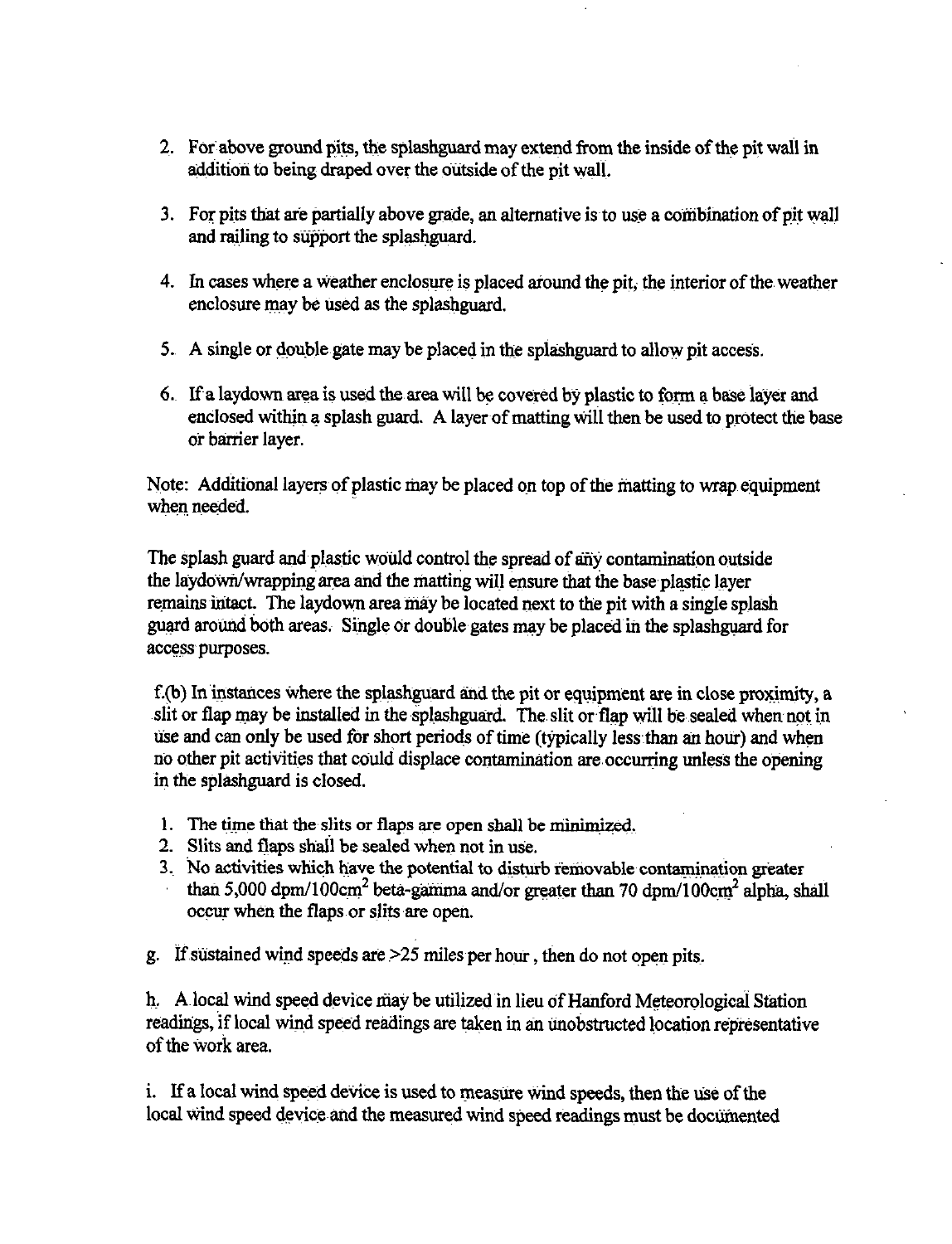in the Work Record.

*i.* HPT coverage will be performed as specified in the Radiological Work Permit.

k. Use approved Containment Selection Guide, Attachment A, found in the latest revision of TFC-ESHQ RP RWP C-02, Radiological Containment.

1. Active ventilation may be utilized in accordance with the PTRAEU NOC.

m. Core drilling through a pit cover (cover block or cover plate) shall be performed in accordance with contamination controls as specified in the latest revision of HNF-5183. Tank Farms Radiological Control Manual and the latest revision of TFC-ESHO-RP RWP C-02, Radiological Containment and below:

1. Verify fixed and removable contamination is less than  $5.000 \text{ dom}/100 \text{cm}^2$  beta-gamma and less than 70 dpm/100 $cm<sup>2</sup>$  alpha in the area to be core drilled or decontaminate to below these levels utilizing non-vigorous hand methods (wiping or scraping) in areas to be core drilled.

2. If decontamination is unsuccessful, cover the area to be core drilled with fixative or tape (tape must be substantial, such as duct tape) minimizing the potential of airborne during the initial drilling.

3. Ensure drill bit is kept wet during core drilling.

4. Verify fixed and removable contamination is maintained less than 5,000 dpm/100cm<sup>2</sup> beta-gamma an less than 70 dpm/100  $\text{cm}^2$  alpha during and after core drilling.

n. Radiologically contaminated material with removable contamination greater than 50,000 dpm/100cm<sup>2</sup> beta-gamma and greater than 70 dpm/100cm<sup>2</sup> alpha left in the laydown area must be wrapped if left unattended.

o. The pit covers are lifted and contained if the removable contamination level is greater than 50,000 dpm/100cm<sup>2</sup> beta-gamma and 70 dpm/100cm<sup>2</sup> alpha and moved to a storage area.

p. A temporary or permanent cover is placed over the pit if the pit is ever left unattended.

## 3. Monitoring

a. At a minimum, pre and post-job contamination surveys (smears) shall be taken.

b. Radiological monitoring shall be in accordance with the latest revision of HNF-5183, Tank Farms Radiological Control Manual.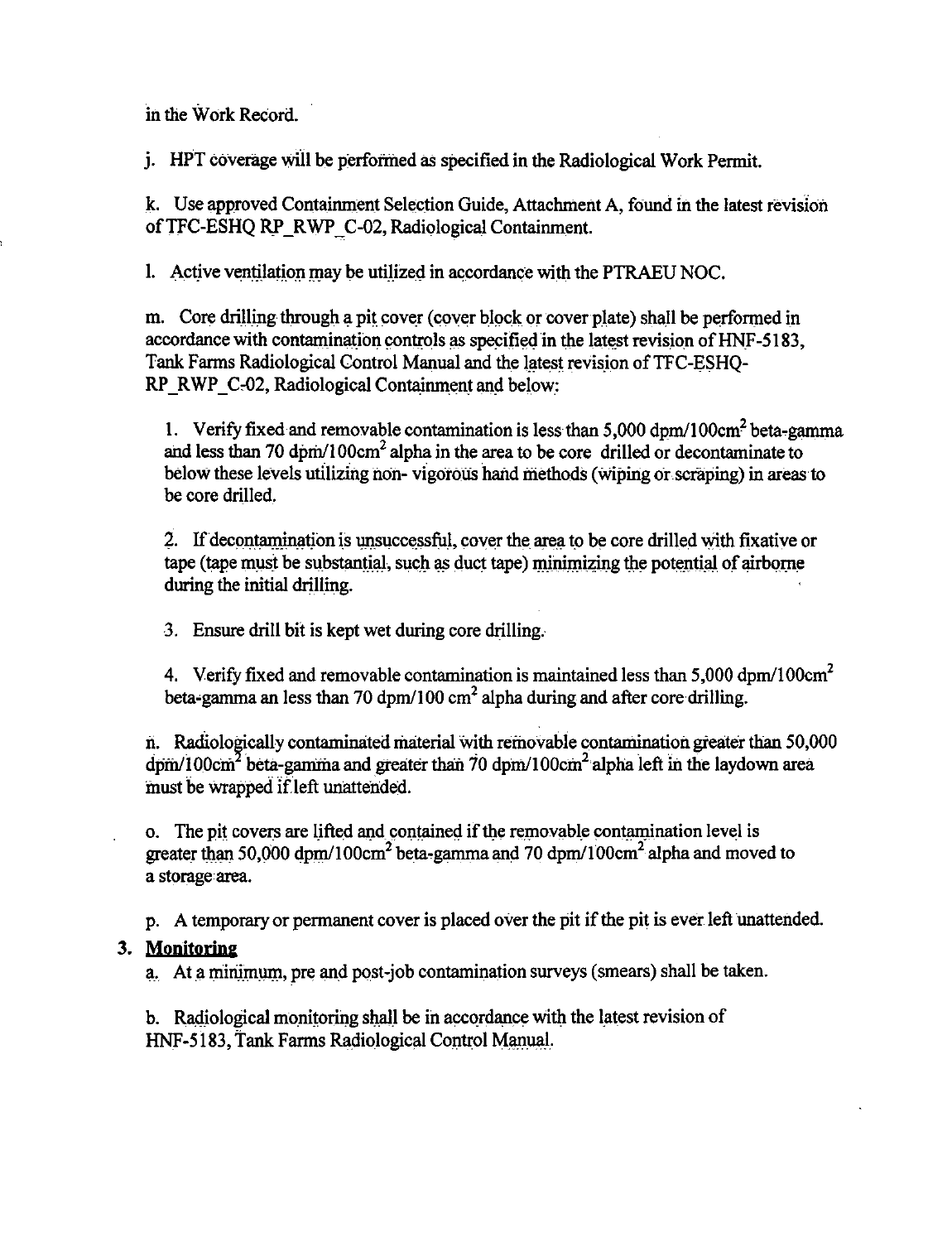#### **4. Records/Documentation**  *j*

- a. Work Package
- b. Radiological Work Permit
- c, Radiological survey report(s)

## **5. Emission Pathway**

a. Existing passive non-point source.

## **6. Facility Description**

a. This ALARACT demonstration applies to all Tank Farm pits except 241-ER-152, 241-S-151, 241-UX-154, 241-TX-154, 244-CR Vault DCRT, 244-A Lift Station DCRT, and 244-TXDCRT.

 $\mathbf{r}$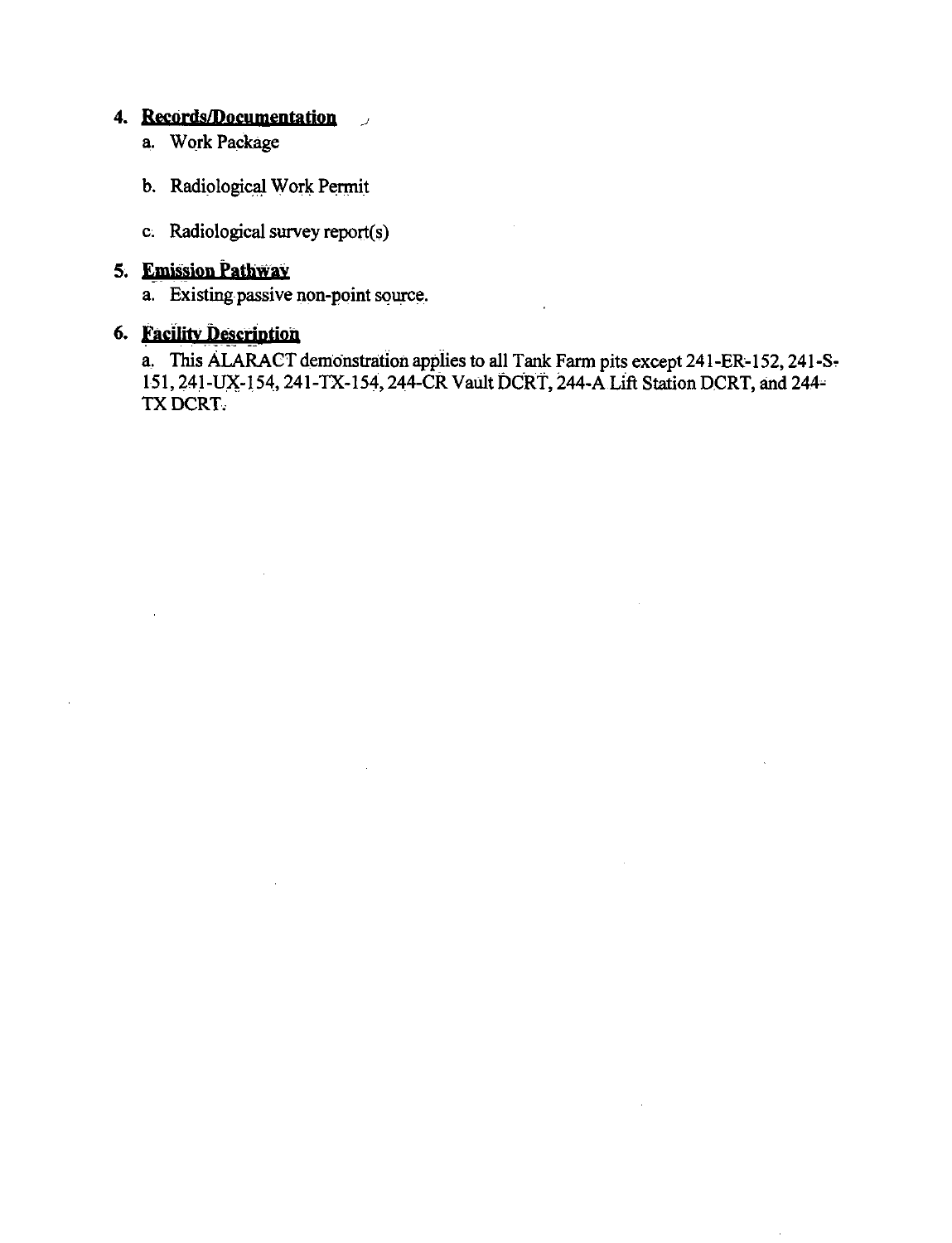Attachment 2 14-ECD-0053 (1 Page)

Notification of Change Not Requiring Permit Revision

,r.·

 $\delta$ Dennis W. Bowser